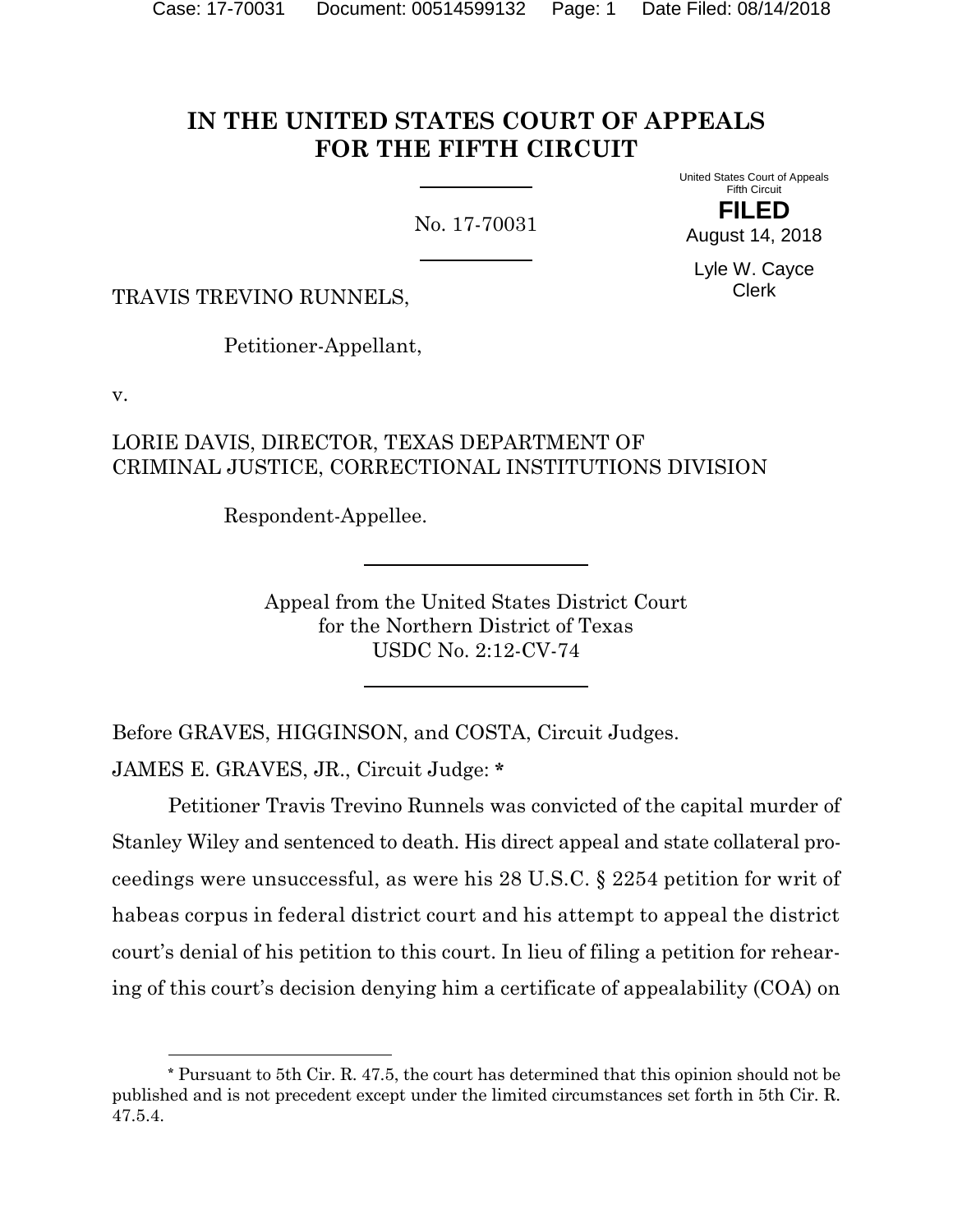the denial of the petition, Runnels filed a motion in the district court under Federal Rule of Civil Procedure 60(b), seeking to vacate the denial. The district court ruled that the motion was, in reality, a second-or-successive habeas petition, and, in the alternative, that Runnels failed to make the requisite showing to justify Rule 60(b) relief. Runnels now applies for a COA to appeal that denial. For the reasons below, we deny the application.

# **I**

# **A**

The following recitation of facts is drawn from this panel's 2016 decision denying Runnel's COA application arising from the district court's denial of his habeas petition:

Runnels was charged with the 2003 murder of Stanley Wiley, a civilian supervisor at the Texas Department of Criminal Justice's (TDCJ) Clements Unit boot factory. During his work shift as a janitor at the boot factory, Runnels approached Wiley from behind, pulled his head back, and slit his throat. Wiley later died from the injury. The Texas Court of Criminal Appeals ("CCA") summarizes the facts of the case:

Appellant did not enjoy working as a janitor at the prison boot factory. On the morning of the day of the murder, he expressed anger at the fact that he had not been transferred to being a barber as he had requested. He told fellow inmate Bud Williams that he was going to be "shipped one way or another" and that "he was going to kill someone." Appellant said that he would kill Wiley if Wiley said anything to him that morning. Appellant told another inmate, William Gilchrist, that he planned to hold the boot-factory plant manager hostage in the office after the other correctional officers had left. Finally, after appellant had arrived at the boot factory, he told fellow inmate Phillip Yow that he was going to do something.

During the first shift at the boot factory, Appellant approached Wiley, raised a knife, tilted Wiley's head back, and cut his throat. Appellant then wiped the knife with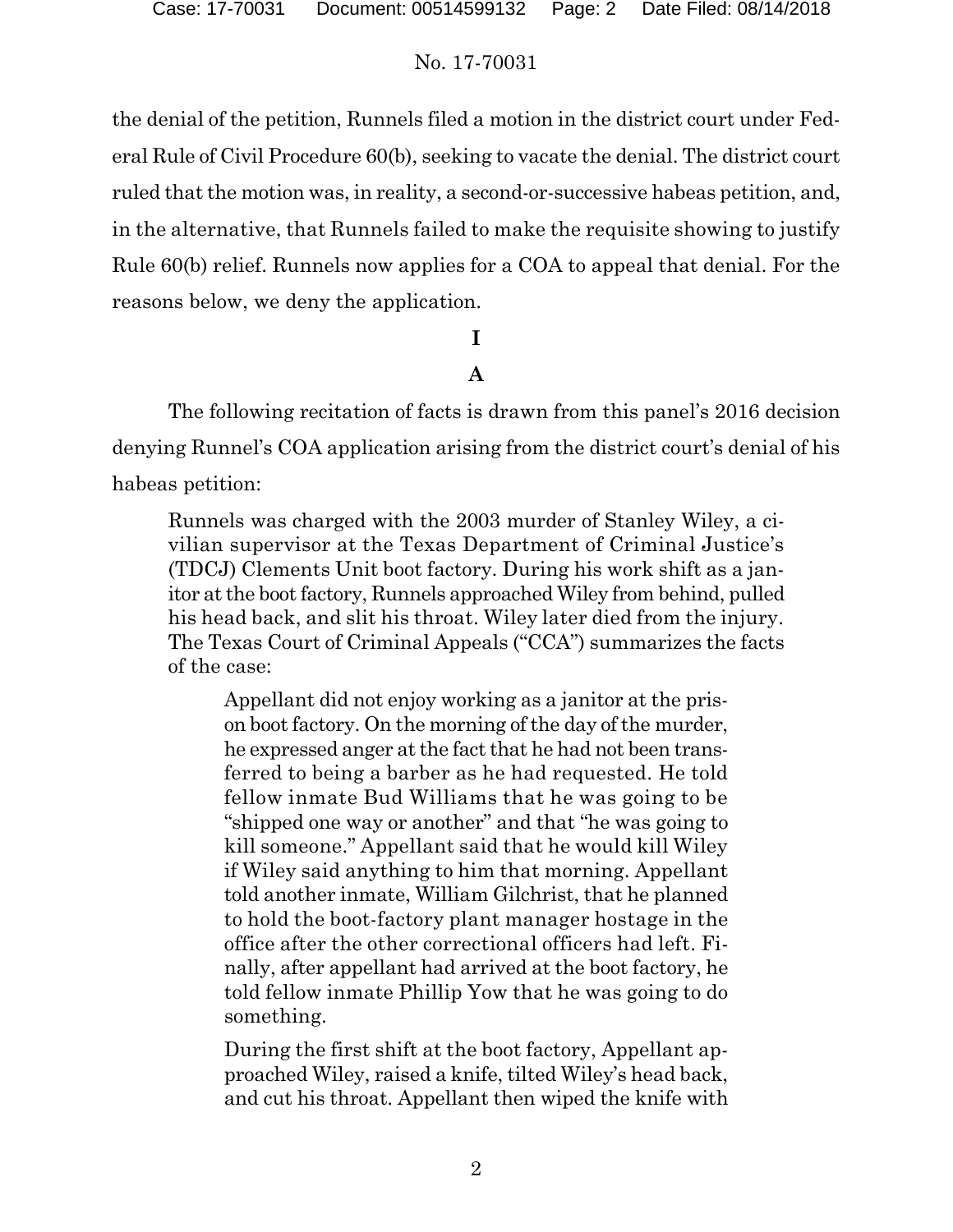a white rag and walked back toward the trimming tables. When Yow later asked appellant why he had attacked Wiley, appellant said, "It could have been any offender or inmate, you know, as long as they was white." In response to Yow's explanation that appellant could get the death penalty if Wiley died, appellant responded, "[a] dead man can't talk."

Wiley did die from the injury. It was later determined that the cut was a twenty-three centimeter long neck wound that transected the external carotid artery and the internal jugular vein and extended in depth to the spine. A medical examiner found that the force required to inflict the wound was "moderate to severe." Appellant was twenty-six years old when he committed the offense.

*Runnels v. State*, 2007 WL 2655682, at \*1 (Tex. Crim. App. Sept. 12, 2007).

The record shows that Runnels had been convicted of three other felonies before murdering Wiley. In 1993, he had been convicted of second-degree felony burglary. After being placed on probation, he committed (and was convicted for) another burglary resulting in the revocation of his probation. In 1997, he was convicted of first-degree felony aggravated robbery committed with a firearm. In prison, Runnels committed numerous acts of misconduct including: (1) hitting a guard in the jaw; (2) throwing urine at a guard; (3) and throwing feces at a guard.

Though the State Counsel for Offenders was initially appointed to represent Runnels for murdering Wiley, the trial judge granted their motion to withdraw on grounds that they lacked experience and training in death penalty litigation. On May 17, 2004, Jim Durham and Laura Hamilton were appointed as Runnels' defense counsel. In addition, the court appointed defense investigator, Kathy Garrison; psychiatrist, Lisa Clayton; neuro-psychologist, Richard Fulbright; and attorney, Warren Clark, who acted as capital jury selection consultant. Attorney Robert Hirschhorn helped to prepare the defense's juror questionnaire.

At trial, Runnels entered a guilty plea. He also provided the trial judge with an affidavit stating that he had discussed the strategic and tactical aspects of his guilty plea with counsel and that he voluntarily entered into his guilty plea. On the day of trial, potential defense witnesses including Runnels' mother, father, grandmother,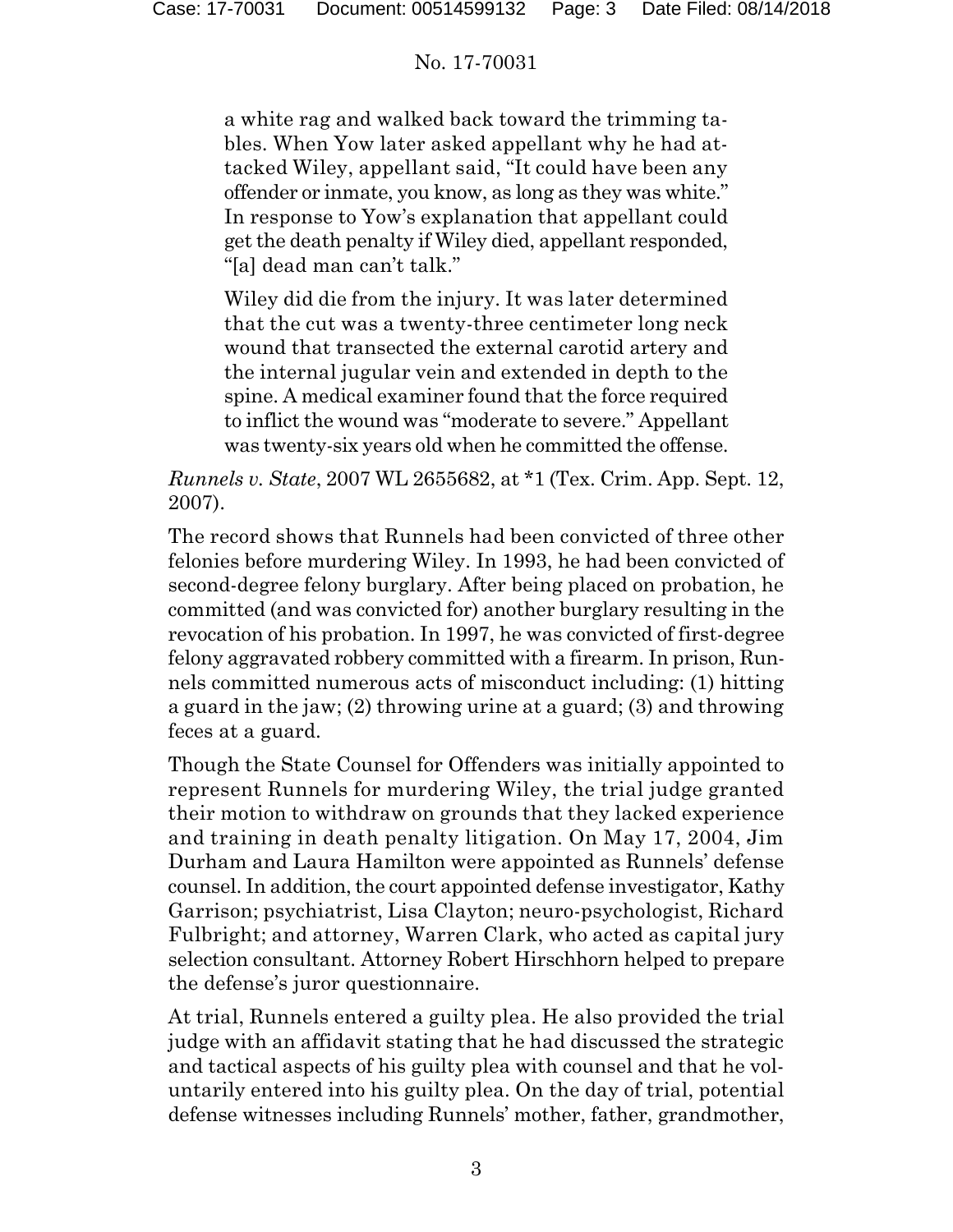and brother Darmonica did not make themselves available to testify. Darmonica refused to make the trip to Amarillo. Runnels' mother, grandmother, and father made the trip, but Runnels' father remained in the courtroom, thus making himself unavailable to testify. Runnels' mother and grandmother left the courthouse and drove home before they could testify. When Garrison called the family members who had left, they told her that they could do nothing for Runnels now and hung up the telephone.

With no defense witnesses present, defense counsel James Durham attempted to show that Runnels did not constitute a future danger by eliciting testimony from seven prosecution witnesses who had been in contact with Runnels on the day of the murder. These inmates testified that Runnels was a good and peaceable prisoner who had cooperated with officers after the attack. After the state rested, Durham informed the court that he had a witness who was teaching a class and who could not arrive until later that day. He had a witness whom he wanted to confer with counsel about. He also had subpoenaed additional out-of-town witnesses for the next day. When the judge asked if Durham could convince his witness who was teaching a class to come sooner, Durham said that he would inquire. After a short break, Durham rested without calling any defense witnesses. The next day, he moved for an instructed verdict on the issue of future dangerousness. The motion was denied.

During closing arguments, the prosecution stated that Runnels' actions demonstrated his future dangerousness despite testimony by the seven inmate witnesses to the contrary. The prosecution also emphasized Runnels' prior convictions, prison misconduct, and the brutal nature of the attack on Wiley. During his closing argument, defense counsel Durham stated that Runnels' decision to plead guilty was his "first act of contrition . . . ." He also reemphasized that the State had not carried its burden of proof of future dangerousness. In particular, he argued that the State had not put on any experts regarding Runnels' future dangerousness and that seven inmates had testified that Runnels was peaceful and non-violent. Finally, he pointed out that Runnels had had no major incidents in prison, and that he had never hurt or hit anyone before the murder. On rebuttal, the prosecution argued against the need to present an expert on Runnels' future dangerousness.

After sentencing, Runnels filed a motion for a new trial. After an evidentiary hearing at which, inter alia, Mr. Durham testified, it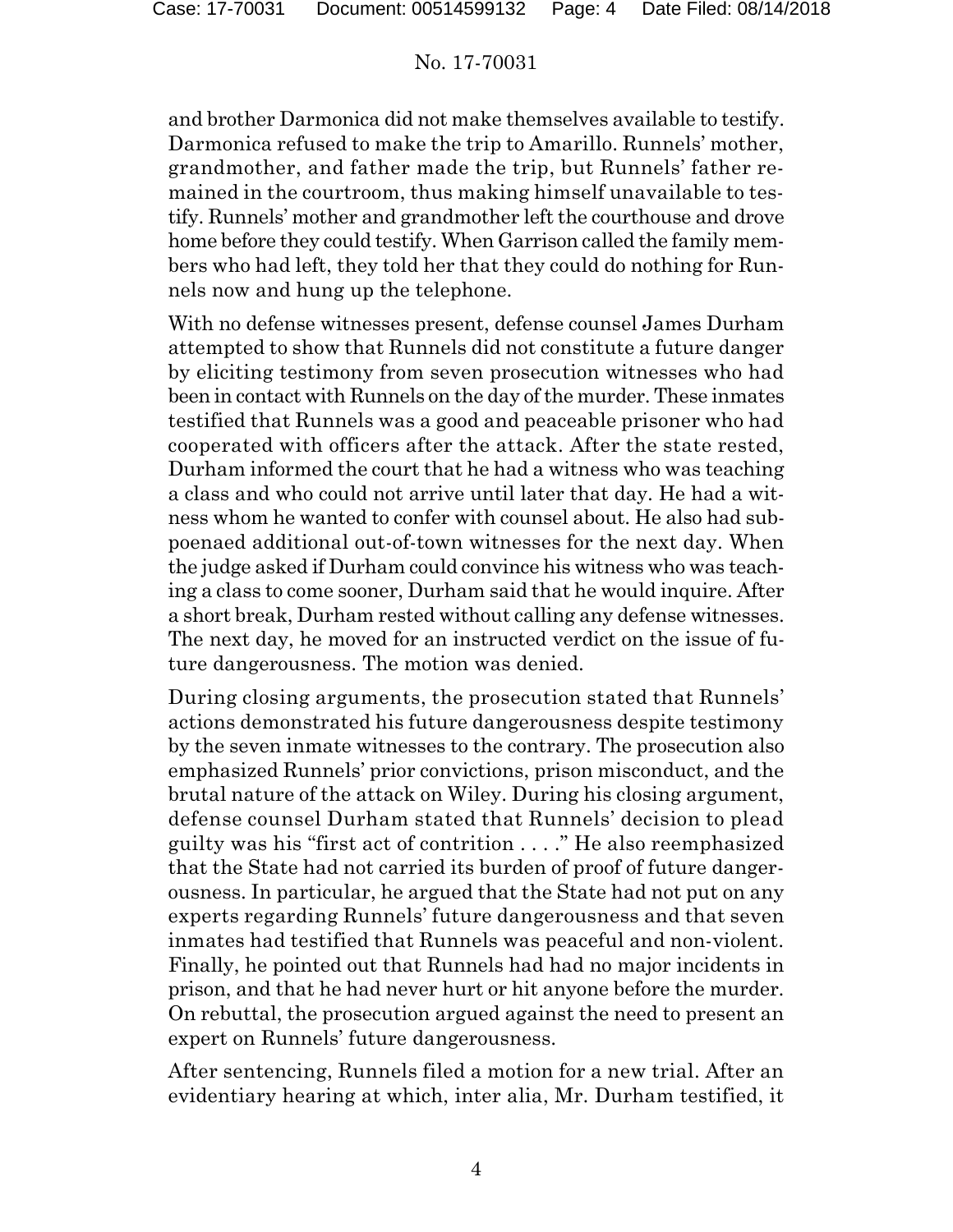was denied. His conviction was automatically appealed to the CCA, which unanimously confirmed his conviction and death sentence. Runnels' new counsel, Joe Marr Wilson, filed an application for habeas relief in state court. Runnels, through counsel Wilson, alleged that Durham had rendered ineffective assistance at trial for failing to present punishment-phase evidence and failing to conduct an adequate mitigation investigation. Runnels supported his application with affidavits from Runnels, his brother Darmonica, his mother, his grandmother, and two cousins. The affidavits stated, among other things, that: (1) Runnels mother and grandmother drove to Amarillo with Runnels' father for the trial, waited at the courthouse thinking they would testify, but were told either by defense investigator Kathy Garrison or Durham that they would not be needed, and went home; (2) Runnels' brother Darmonica was never served with a subpoena; (3) no one had ever interviewed Runnels' cousins before trial, but they would have cooperated if asked; (4) Durham had recommended Runnels plead guilty and told him that the "real fight would be in showing a jury at the punishment phase that [he] had a good side and that [he] could be rehabilitated;" and (5) Runnels had provided Garrison with the names of at least thirty family members and ten friends to serve as character witnesses and offer information about his upbringing and family history.

After making findings of fact, which summarized the defense's mitigation investigation and strategy, and conclusions of law, the trial judge recommended the denial of habeas relief, determining that Durham's decision not to present testimony was a sound strategy. The CCA held the application in abeyance and ordered the trial court to conduct an evidentiary hearing on Runnels' ineffective-assistance of counsel claim and on a claim that his guilty plea was involuntarily. After a hearing during which the trial judge made supplemental findings of fact and conclusions of law, the judge once again recommended that habeas relief be denied. The CCA adopted the trial judge's recommendation including the initial and supplemental findings of fact and conclusions of law.

*Runnels v. Davis*, 664 F. App'x 371, 372–74 (5th Cir. 2016) (per curiam).

# **B**

In December 2012, Runnels filed a federal habeas petition in district court through then-appointed counsel, Donald Vernay. He raised ineffective assistance of counsel claims against Durham, the state trial counsel, and Wilson, the state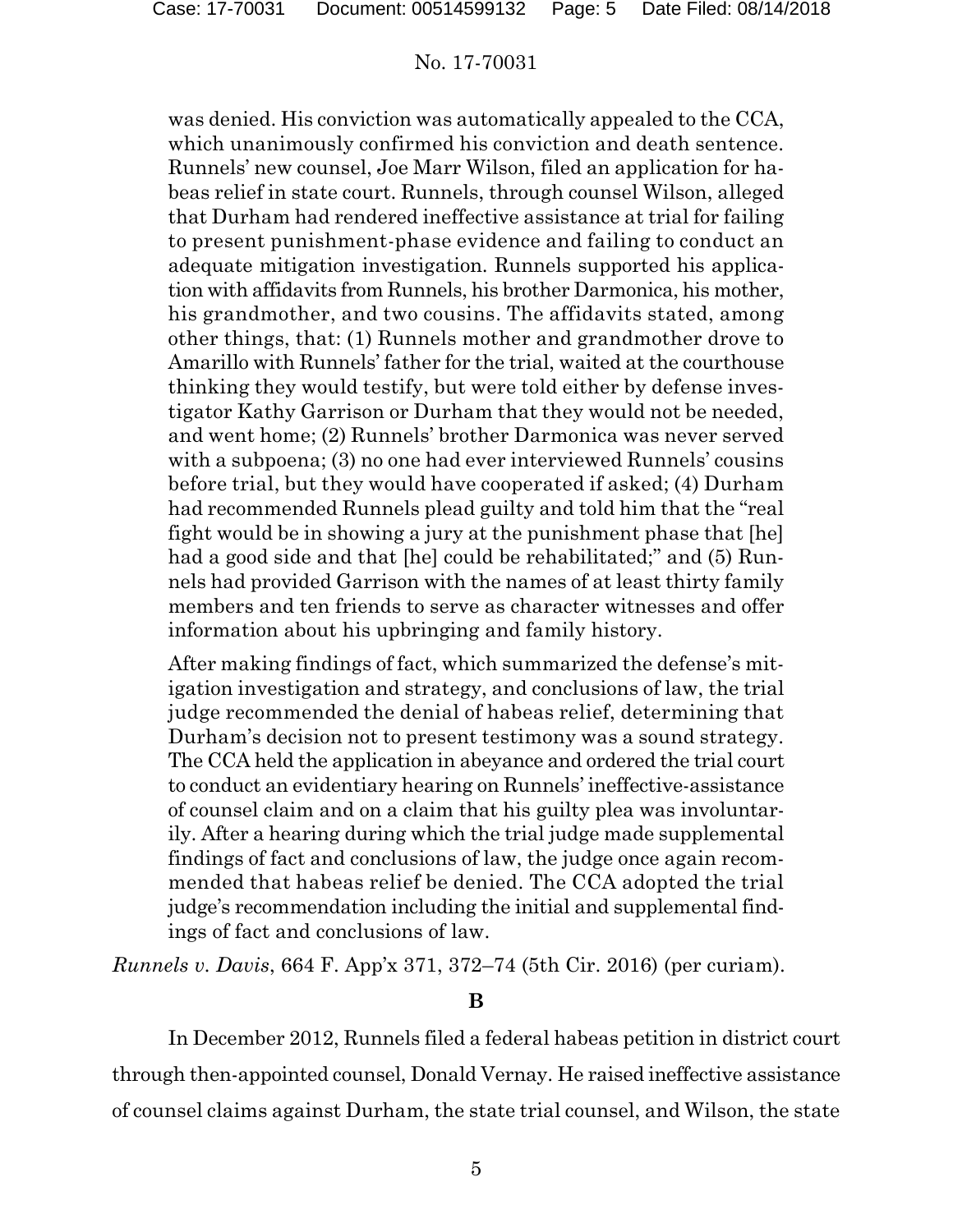habeas counsel. Vernay contemporaneously filed a motion to suspend the proceedings pending the Supreme Court's decision in *Trevino v. Thaler*, 569 U.S. 413 (2013), but the district court denied the motion because the parties had not identified any procedurally defaulted claims in the petition. After the Respondent filed an Answer alleging that a portion of Runnels's IATC claim was defaulted, the district court asked for supplemental briefing on *Trevino* and *Martinez v. Ryan*, 566 U.S. 1 (2012).

Upon review, the court held that the IATC claim was entirely exhausted. The allegedly unexhausted portion of the IATC claim—based on the failure to obtain more psychological testing—did not fall under the *Martinez* exception because the supporting affidavit was insufficient to show state habeas counsel should have pursued psychological testing, and the court declined to extend *Martinez* to allow relitigation of a claim that had been denied on the merits in state court. The court alternatively held that Wilson was not ineffective for failing to obtain a psychological examination and failing to present live testimony. The court deferred to the state court ruling, denied the habeas petition, and denied a COA. *See Runnels v. Stephens*, No. 12-0074, 2016 WL 1275654 (N.D. Tex. Mar. 31, 2016). Runnels timely filed an application for a COA in this court, which we denied. *See generally Runnels*, 664 F. App'x 371.

After the COA application was filed but before it was adjudicated, Vernay filed a motion to withdraw as counsel, which the panel granted. *See* Order, *Runnels v. Davis*, No. 16-70012 (5th Cir. Nov. 17, 2016). The court appointed Janet Gilger-VanderZanden and Mark Pickett as counsel in Vernay's place. These counsel, who currently represent Runnels, obtained an extension of time for filing a petition for rehearing, but later filed a motion to stay the proceedings to allow Runnels to file a motion in district court for relief from judgment. The panel granted the motion.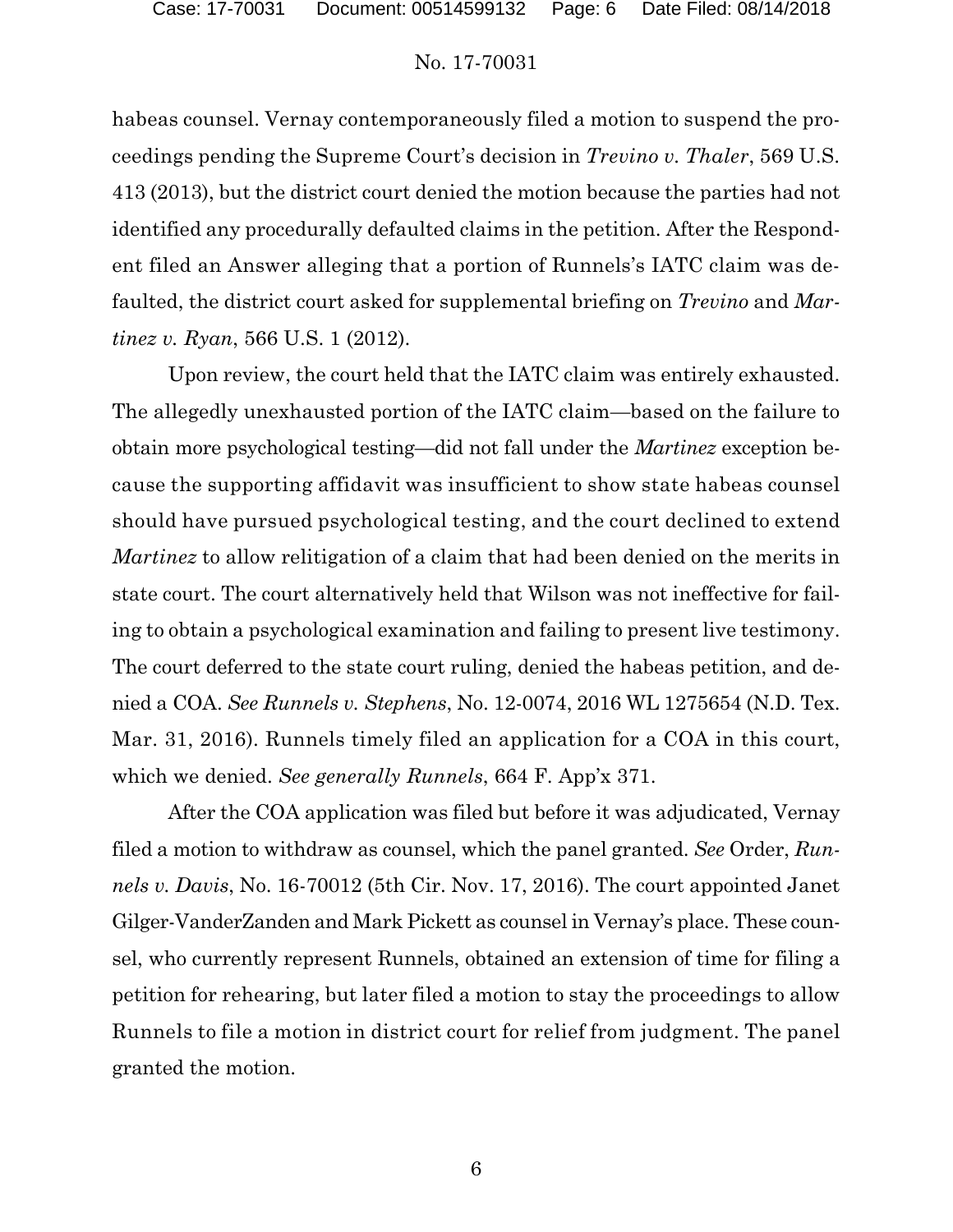#### **C**

Runnels filed the instant Rule 60(b) motion seeking relief from judgment in June 2017. The motion raises two principal arguments. The first is based on a neuropsychological evaluation administered at the request of counsel by Dr. John Fabian, which revealed that Runnels suffers from ADHD, PTSD, frontal lobe damage, and a language-based learning disability. Runnels claims that the mental illness diagnoses are "intertwined with severe personal, financial, and familial hardships [he] faced during his childhood, all providing a significant case in mitigation that was unknown to the jury as well as every subsequent appellate court." He argued that this evidence "places his claim in a 'significantly different legal posture' from what was presented in state court," *i.e.*, that the claim is unexhausted.

The second ground involves a claim that Vernay's performance as federal habeas counsel constituted abandonment—that Vernay, in response to the district court's request for *Martinez* briefing, allegedly filed a sparse brief which mostly recounted procedural history and the decision in *Martinez*, and that, instead of presenting a new claim for relief, he allegedly rehashed an ineffective assistance claim that he had already presented as a non-defaulted claim in his original habeas petition. Runnels alleges that Vernay did not request funding from the district court for an investigator, mitigation specialist, or mental health expert. Furthermore, according to Runnels, Vernay's poor performance continued after the district court denied the initial habeas petition: Vernay's brief accompanying the first application for COA, Runnels claims, contained boilerplate language and incomplete arguments.

Runnels also cites as proof of abandonment the fact that this court eventually removed Vernay from the Criminal Justice Act attorney roster. In October 2016, the court issued an Order to Show Cause to Vernay, stating that his "recent performance in cases to which he has been appointed raises concerns about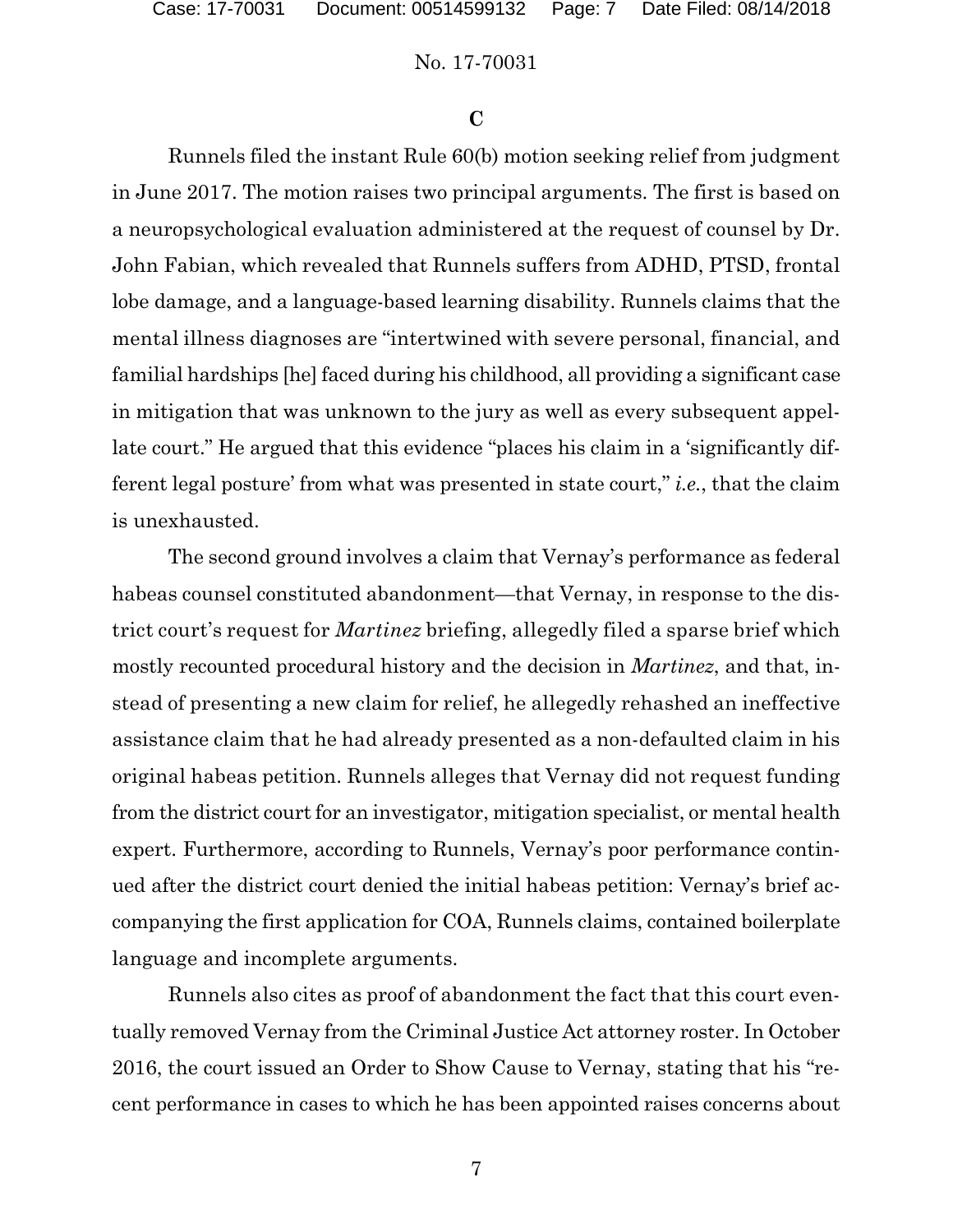his fitness to represent indigent defendants under the CJA." The Order to Show Cause specifically referenced Runnels's case, stating that "the poor quality of the briefing submitted cast serious doubt upon his suitability to continue to represent indigent defendants in capital cases." Vernay did not respond to the Order, and he was removed from the roster.

On the basis of these facts, Runnels requested that the district court grant him relief from judgment that would allow him to reopen habeas proceedings and investigate and present claims for relief under the exception supplied by *Martinez*. The magistrate judge recommended that the district court find that the Rule 60(b) motion is, in reality, a second-or-successive habeas petition, and that Vernay's representation did not create structural error. The district court adopted the magistrate judge's report. It rejected as belied by the record Runnels's argument that Vernay "failed to perform at all" with respect to the IATC claim, noting that, while at the time the petition was filed, *Martinez* did not apply to Texas inmates, Vernay "correctly anticipated the favorable outcome in *Trevino* . . . and raised a colorable IATC claim using the *Martinez* exception to procedural bar" and supporting it with new evidence. The court explained that he had also moved for leave to amend or supplement the petition once *Trevino* issued. The court next found that if Runnels was correct that the presentation of Dr. Fabian's report was sufficient to fundamentally alter the claim previously presented, "then by his own admission, he is raising a new claim that was not presented in a prior application." In short, the court concluded that Runnels's motion raised either (1) a new, unexhausted claim of ineffective assistance of trial counsel, or (2) the same claim that was deemed exhausted and decided against him on the merits under § 2254(d). The court ruled that the motion was a second or successive petition and transferred it to this court. In the alternative, the court denied the motion, concluding that Runnels did not present evidence justifying equitable relief under Rule 60(b).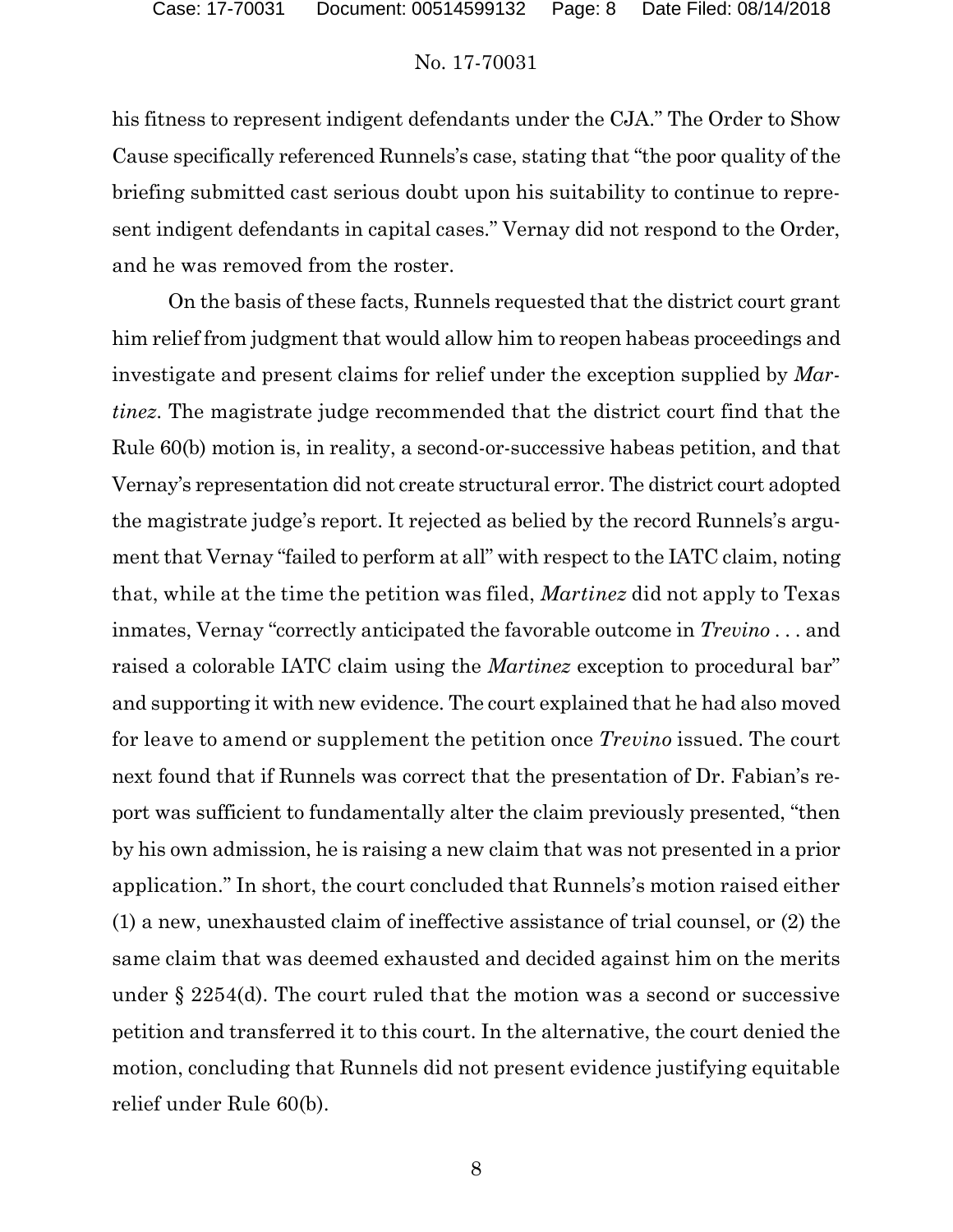Runnels now applies for a certificate of appealability, seeking to appeal the district court's ruling on the Rule 60(b) motion.

### **II**

Federal habeas proceedings are subject to the rules prescribed by the Antiterrorism and Effective Death Penalty Act (AEDPA). *Matamoros v. Stephens*, 783 F.3d 212, 215 (5th Cir. 2015); *see* 28 U.S.C. § 2254. Under AEDPA, a certificate of appealability is a jurisdictional prerequisite to appealing the denial of habeas relief. *See* 28 U.S.C. § 2253(c)(1)(A); *Miller-El v. Cockrell*, 537 U.S. 322, 335–36 (2003). A COA may issue upon "a substantial showing of the denial of a constitutional right." 28 U.S.C. § 2253(c)(2). At the COA stage, we limit our examination "to a threshold inquiry into the underlying merits of the claims, and ask only if the District Court's decision was debatable." *Rhoades v. Davis*, 852 F.3d 422, 427 (5th Cir. 2017); *see also Buck v. Davis*, 580 U.S. —, —, 137 S. Ct. 759, 773 (2017) ("[T]he only question is whether the applicant has shown that 'jurists of reason could disagree with the district court's resolution of his constitutional claims or that jurists could conclude the issues presented are adequate to deserve encouragement to proceed further.'" (quoting *Miller-El*, 537 U.S. at 327)). "When . . . the district court denies relief on procedural grounds, the petitioner seeking a COA must show both 'that jurists of reason would find it debatable whether the petition states a valid claim of the denial of a constitutional right and that jurists of reason would find it debatable whether the district court was correct in its procedural ruling.'" *Gonzalez v. Thaler*, 565 U.S. 134, 140–41 (2012) (quoting *Slack v. McDaniel,* 529 U.S. 473, 484 (2000)). Whatever the basis for the denial, the court must bear in mind that "[w]here the petitioner faces the death penalty, 'any doubts as to whether a COA should issue must be resolved' in the petitioner's favor.'" *Allen v. Stephens*, 805 F.3d 617, 625 (5th Cir. 2015) (quoting *Medellin v. Dretke*, 371 F.3d 270, 275 (5th Cir. 2004)), *abrogated on other grounds by Ayestas v. Davis*, 584 U.S. —, 138 S. Ct. 1080 (2018).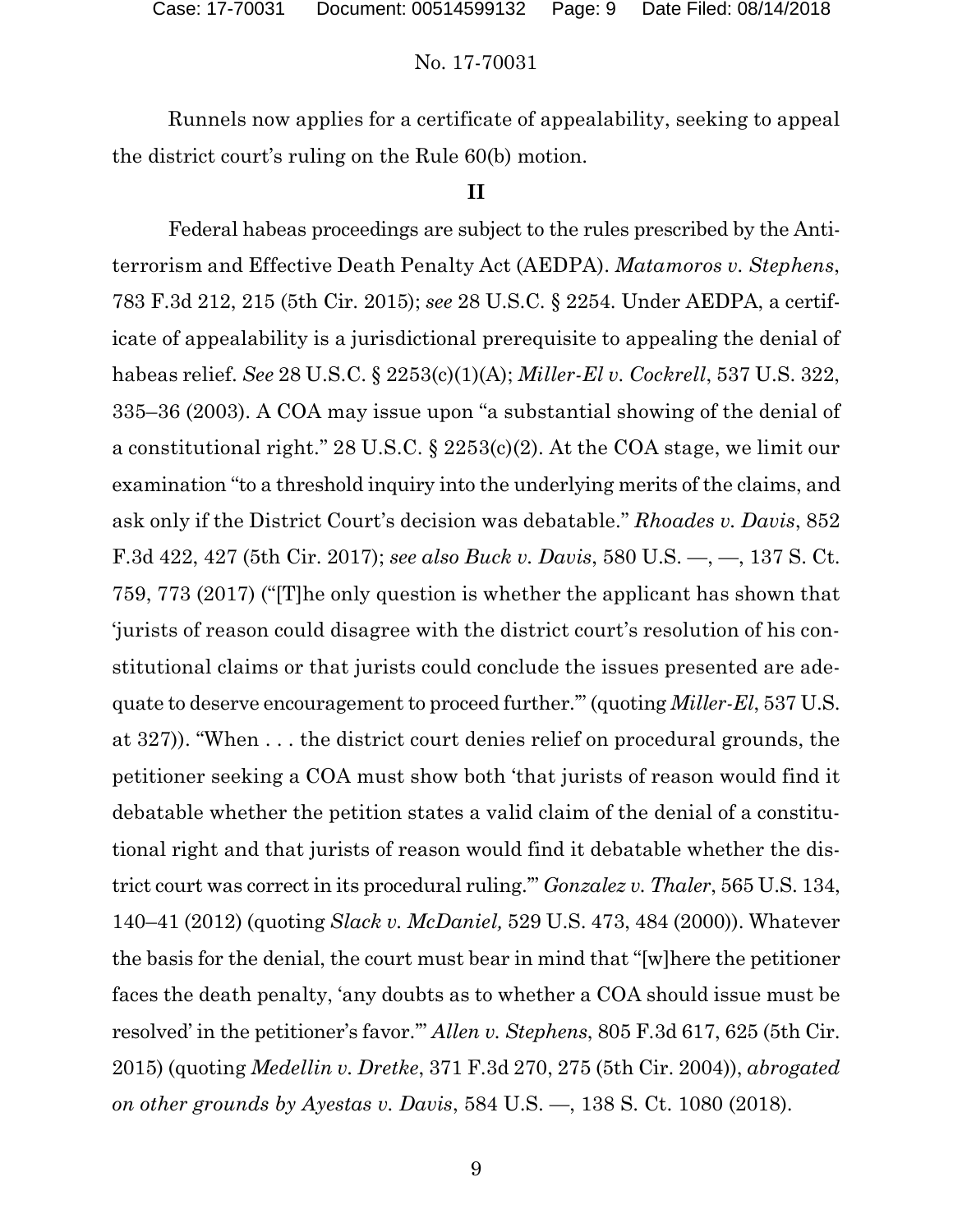### **III**

We need not concern ourselves with Runnels's claim of abandonment by his previous habeas counsel, because we conclude that it is beyond debate that Runnels's Rule 60(b) motion is, in fact, a second-or-successive habeas petition.

Federal Rule of Civil Procedure 60(b)(6) allows a district court to grant relief "from a final judgment, order or proceeding" for "any . . . reason that justifies relief." Fed. R. Civ. P. 60(b). To succeed on a Rule 60(b) motion, the movant must show (1) that the motion was made within a reasonable time, and (2) extraordinary circumstances exist that justify the reopening of a final judgment. *Gonzalez v. Crosby*, 545 U.S. 524, 535 (2005). We review de novo the district court's construction of the Rule 60(b) motion as a successive habeas petition. *Coleman v. Stephens* (*In re Coleman*), 768 F.3d 367, 371 (5th Cir. 2014).

"[T]o bring a proper Rule 60(b) claim" in a habeas proceeding, "a movant must show 'a non-merits-based defect in the district court's earlier decision on the federal habeas petition.'" *Edwards v. Davis* (*In re Edwards*), 865 F.3d 197, 204 (5th Cir.) (per curiam) (quoting *Balentine v. Thaler*, 626 F.3d 842, 847 (5th Cir. 2010)), *cert. denied*, 580 U.S. —, 137 S. Ct. 909 (2017). "Because of the comparative leniency of Rule 60(b), petitioners sometimes attempt to file what are in fact second-or-successive habeas applications under the guise of Rule 60(b) motions." *Id.* at 203. Given that tendency, we must determine whether such a motion either: "(1) presents a new habeas *claim* (an 'asserted basis for relief from a state court's judgment of conviction'), or (2) 'attacks the federal court's previous resolution of a claim *on the merits*.'" *Id.* (quoting *Gonzalez*, 545 U.S. at 530). If the motion does either, then it must be treated as a successive habeas petition and subjected to AEDPA's limitation on those petitions. *Id.* A federal court resolves a claim on the merits by determining that the petitioner is not entitled to habeas relief on the claim under §§ 2254(a) and (d), "as opposed to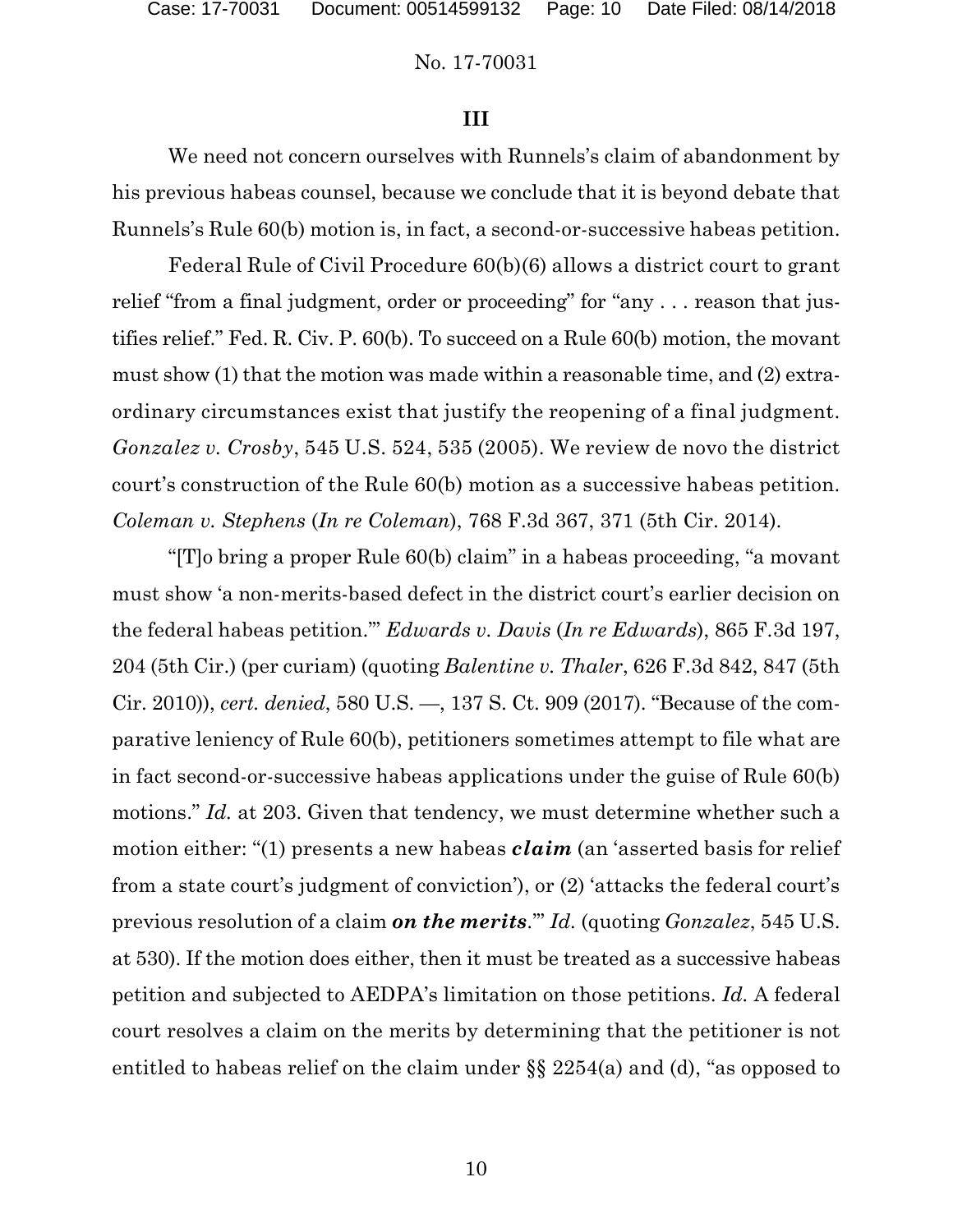when a petitioner alleges 'that a previous ruling which precluded a merits determination was in error—for example, a denial for such reasons as failure to exhaust, procedural default, or statute-of-limitations bar.'" *Id.* (quoting *Gonzalez*, 545 U.S. at 532 n.4). A Rule 60(b) motion that alleges omissions on the part of federal habeas counsel "ordinarily does not go to the integrity of the proceedings, but in effect asks for a second chance to have the merits determined favorably." *Id.* (citation omitted).

Our decision in *In re Coleman* guides us here. There, the petitioner filed a Rule 60(b) motion, arguing in favor of finding a defect in the integrity of her original habeas petition because additional evidence from several witnesses on a particular claim had recently been discovered—evidence which was unavailable to the court when it decided the claim previously. The petitioner argued that her counsel's failure to discover and present this evidence rose to a level of constitutionally ineffective assistance that would justify relief from judgment. *In re Coleman*, 768 F.3d at 371–72. We found that such a claim "is fundamentally substantive—she argues that the presence of new facts would have changed this court's original result." *Id.* at 372. An argument that the petitioner's own counsel was ineffective in failing to present that evidence, we held, "sounds in substance, not procedure." *Id.*; *see also id.* at 372 n.17 ("A motion that asks the district court for an opportunity to offer facts that (in the petitioner's view) will prove that his conviction was constitutionally infirm raises a paradigmatic habeas claim." (citation, internal quotation marks, and alterations omitted)). Thus, we affirmed the district court's decision treating the Rule 60(b) motion as a second or subsequent habeas application.

Runnels not only fails to distinguish *In re Coleman*, he also fails to mention the district court's holding on this issue; indeed, he does not devote a single word of his briefing to addressing that holding. His claim that trial counsel was ineffective for failing to present more thorough psychological testing evidence is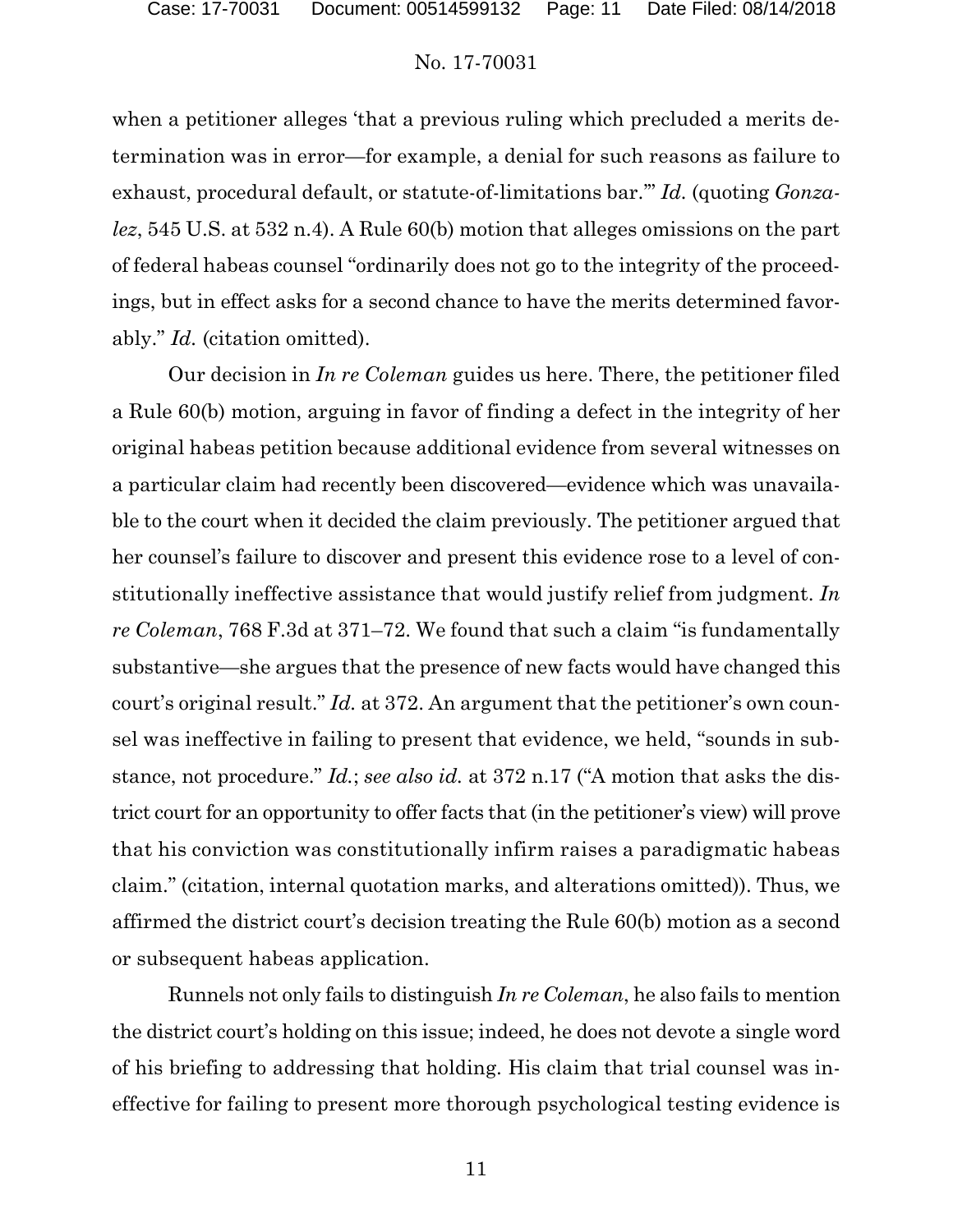$\overline{a}$ 

### No. 17-70031

fundamentally a substantive claim. And under *Gonzalez*, a motion that seeks leave to present newly discovered evidence in support of a claim previously denied "is, if not in substance a 'habeas corpus application,' at least similar enough that failing to subject it to the same requirements would be inconsistent with the statute." 545 U.S. at 531 (citation and internal quotation marks omitted); *see also In re Edwards*, 865 F.3d at 203 (explaining that a Rule 60(b) motion that attacks a federal court's previous resolution of a claim on the merits must be treated as a successive habeas application). Using Rule 60(b) to present new evidence in support of a claim already litigated impermissibly "circumvents" AEDPA's requirements: "Even assuming that reliance on a new factual predicate causes that motion to escape  $\S 2244(b)(1)$ 's prohibition of claims 'presented in a prior application,"  $\S 2244(b)(2)(B)$  requires a more convincing factual showing than does Rule 60(b)."**[1](#page-11-0)** *Gonzalez*, 545 U.S. at 531; *see also Williams v. Kelley*, 858 F.3d 464, 471 (8th Cir. 2017) ("Although an assertion of ineffective assistance of [federal] habeas counsel may be characterized as a defect in the integrity of the habeas proceeding, it ultimately seeks to assert or reassert substantive claims with the assistance of new counsel." (quoting *Ward v. Norris*, 577 F.3d 925, 932 (8th Cir. 2009)).

The magistrate judge's report, adopted by the district court, effectively strips away the Rule 60(b) sheep's clothing to reveal the successive-habeas wolf underneath. The report explains that Runnels already presented, in his federal habeas petition, an ineffectiveness claim challenging his trial counsel's mitigation investigation, including counsel's failure to seek additional psychological

<span id="page-11-0"></span>**<sup>1</sup>** *See* 28 U.S.C. § 2244(b)(2)(B) ("A claim presented in a second or successive habeas corpus application under section 2254 that was not presented in a prior application shall be dismissed unless (i) the factual predicate for the claim could not have been discovered previously through the exercise of due diligence; and (ii) the facts underlying the claim, if proven and viewed in light of the evidence as a whole, would be sufficient to establish by clear and convincing evidence that, but for the constitutional error, no reasonable factfinder would have found the applicant guilty of the underlying offense.").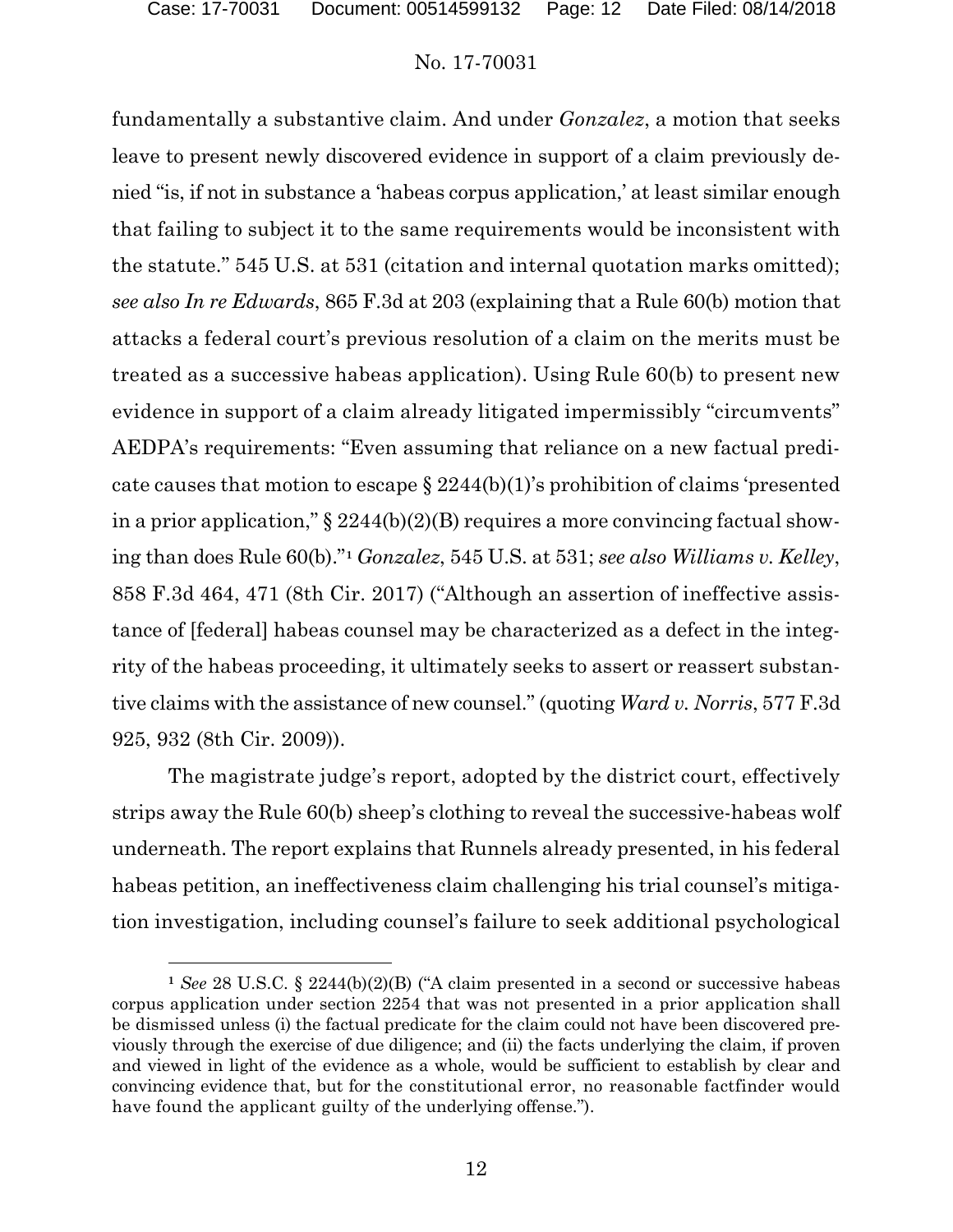$\overline{a}$ 

# No. 17-70031

testing. The district court found the claim exhausted, analyzed it on the merits, and rejected it.**[2](#page-12-0)** We then declined to grant a COA on the claim. *See Runnels*, 664 F. App'x at 374–77. Runnels now presents Dr. Fabian's report in an attempt to strengthen his previously rejected argument that trial counsel's mitigation investigation was constitutionally ineffective. This is the precise course of action *Gonzalez* forbids. We will not grant Runnels what is, at bottom, a "second chance to have the merits determined favorably." *In re Edwards*, 865 F.3d at 203.

Accordingly, we conclude that it is beyond debate that Runnels's Rule 60(b) motion is a second-or-successive habeas petition. In ordinary circumstances, we would then analyze whether the petition meets the statutory requirements governing such petitions, provided the petitioner timely moved for authorization to file one. *See, e.g.*, *In re Coleman*, 768 F.3d at 373–74. But Runnels did not do so. The district court transferred the Rule 60(b) motion to this court as a second-orsuccessive petition, and Runnels failed to comply with this court's directive to file a motion for authorization under 28 U.S.C. § 2244(b)(3), resulting in dismissal of the authorization action. *See* Order, *In re Runnels*, No. 17-11294 (5th Cir. Dec. 5, 2017).

<span id="page-12-0"></span>**<sup>2</sup>** It is for this reason that the *Martinez* exception is not available to Runnels. In *Martinez*, the Supreme Court "held that a petitioner may establish cause to excuse a procedural default as to an ineffective-assistance-of-trial-counsel claim by showing that (1) his state habeas counsel was constitutionally deficient in failing to include the claim in his first state habeas application; and (2) the underlying ineffective-assistance-of-trial-counsel claim is 'substantial.'" *Reed v. Stephens*, 739 F.3d 753, 774 (5th Cir. 2014) (quoting *Martinez*, 566 U.S. at 13–14). The district court found there was no procedural default on Runnels's IATC claim; thus, there is nothing that any invocation of *Martinez* could excuse. *See Escamilla v. Stephens*, 749 F.3d 380, 394 (5th Cir. 2014) ("*Martinez* does not apply to claims that were fully adjudicated on the merits by the state habeas court because those claims are, by definition, not procedurally defaulted."). We have explained that we will not permit the use of *Martinez*  "to bootstrap factual development in federal court in search for unexhausted claims," as "this 'approach encourages state defendants to concoct "new" IAC claims that are nothing more than fleshed-out versions of their old claims supplemented with "new" evidence.'" *Ward v. Stephens*, 777 F.3d 250, 257 n.3 (5th Cir. 2015) (citation omitted) (quoting *Dickens v. Ryan*, 740 F.3d 1302, 1328 (9th Cir. 2014) (en banc) (Callahan, J., concurring in part and dissenting in part)), *abrogated on other grounds by Ayestas*, 138 S. Ct. 1080.